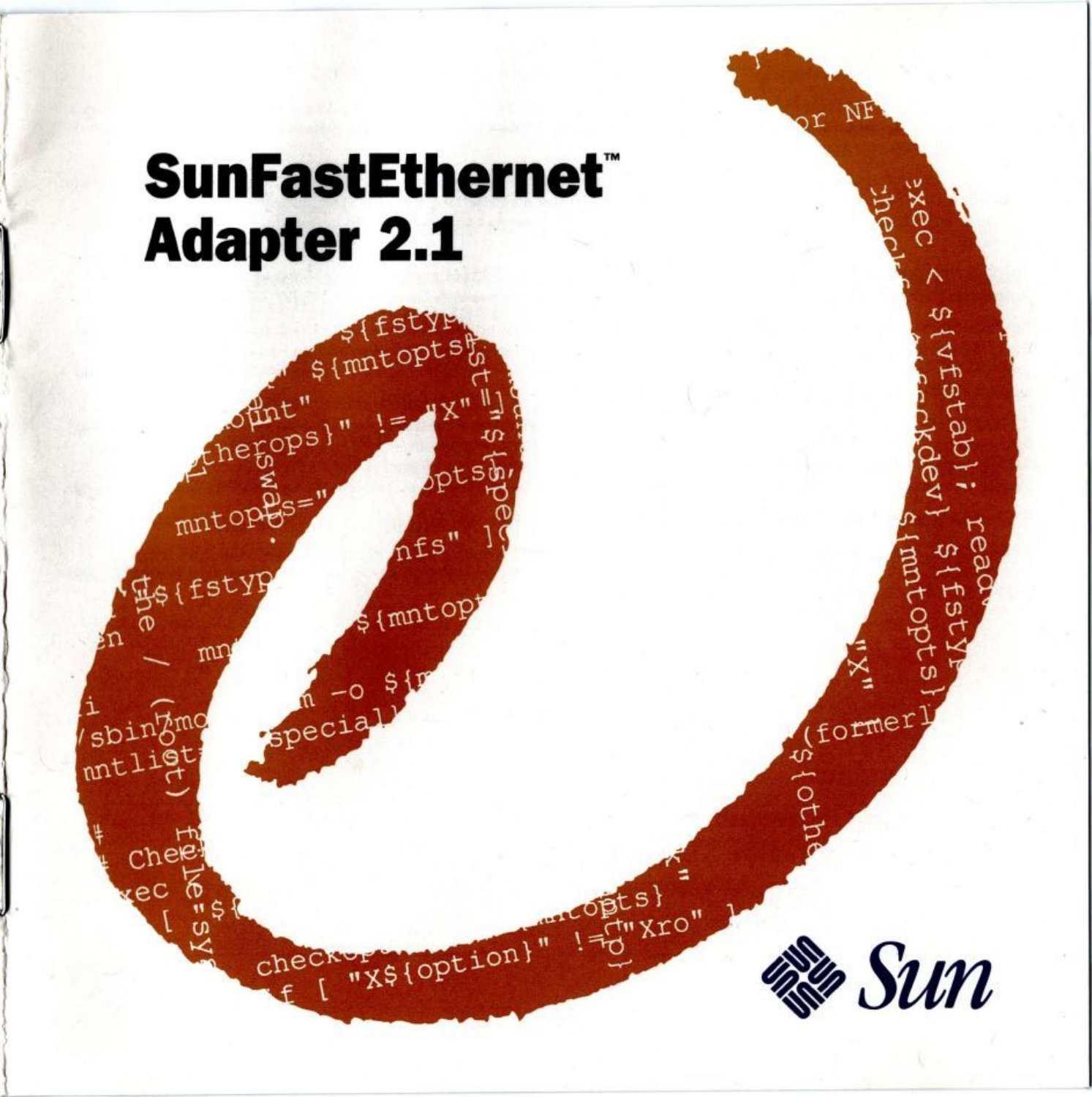#### . *SunFast™2.1 Software*

The SunFast 2.1 CD-ROM contains the software required by the SunFastEthernet Adapter 2.0.

This software is supported on systems running the Solaris<sup>TM</sup> operating environment, versions 2.3, 2.4, 2.5 and Solaris 1.1.1 and 1.1.2 (SunOS 4.1.3\_Ul and 4.1.4). SunOS 4.1.3 is not supported. This CD insert describes how to install the software.

You will see the following directories on the CD-ROM:

- sol 1.1.x
- sol 2.3

'

- sol 2.4
- sol 2.5
- $sunos_4.1.3$  Ul  $\rightarrow$  sol 1.1.x
- sunos  $4.1.4$  -> sol  $1.1.x$

**Note** - For complete information about the installation and configuration of the SunFastEthernet 2.1 software, refer to the *SunFastEthernet Adapter 2.0 Installation and User's Guide* (part number: 802-6022-11) which accompanies this CD-ROM.

1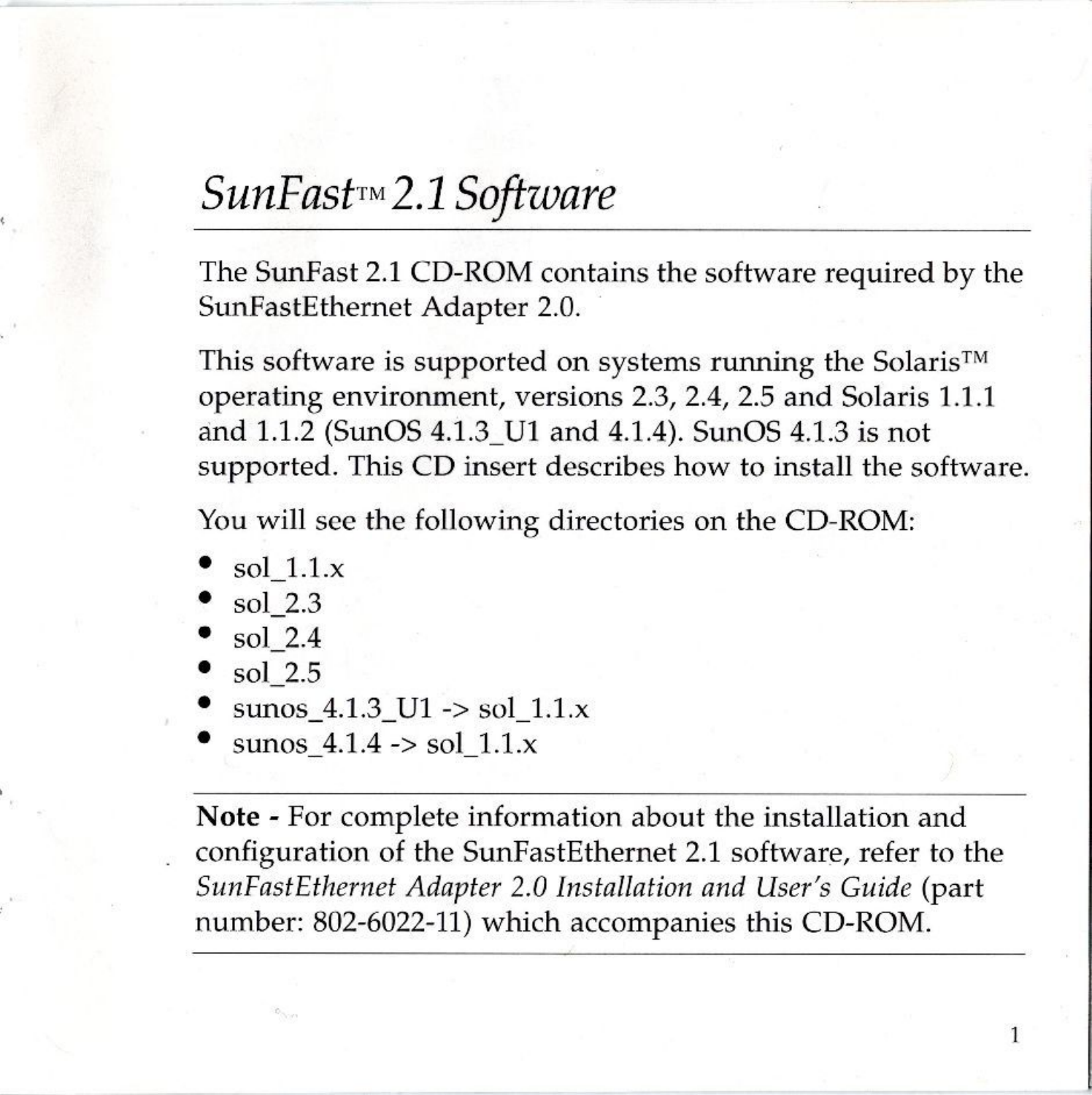# *Before Installing the SunFast Software*

You must install the SunFastEthernet Adapter 2.0 into the system before you install and configure the SunFast software. l

I

I

j

I

**1** 

•

**Note** - Refer to the *SunFastEthernet Adapter 2.0 Installation and User's Guide* for information on how to install the SunFastEthemet Adapter 2.0.

If your system is running the Solaris 1.1.1 or 1.1.2 operating environments, go to "Installing the SunFast Software for Solaris 1.1.1 and 1.1.2" on page 4.

# *Mounting the* CD-ROM

**1. Become superuser.** 

- **2. Insert the SunFast 2.1 CD-ROM into a CD-ROM drive that is connected to your system.**
- If your system is running Volume Manager, it should automatically mount the CD-ROM on this directory: / cdrom/sunfast\_2\_1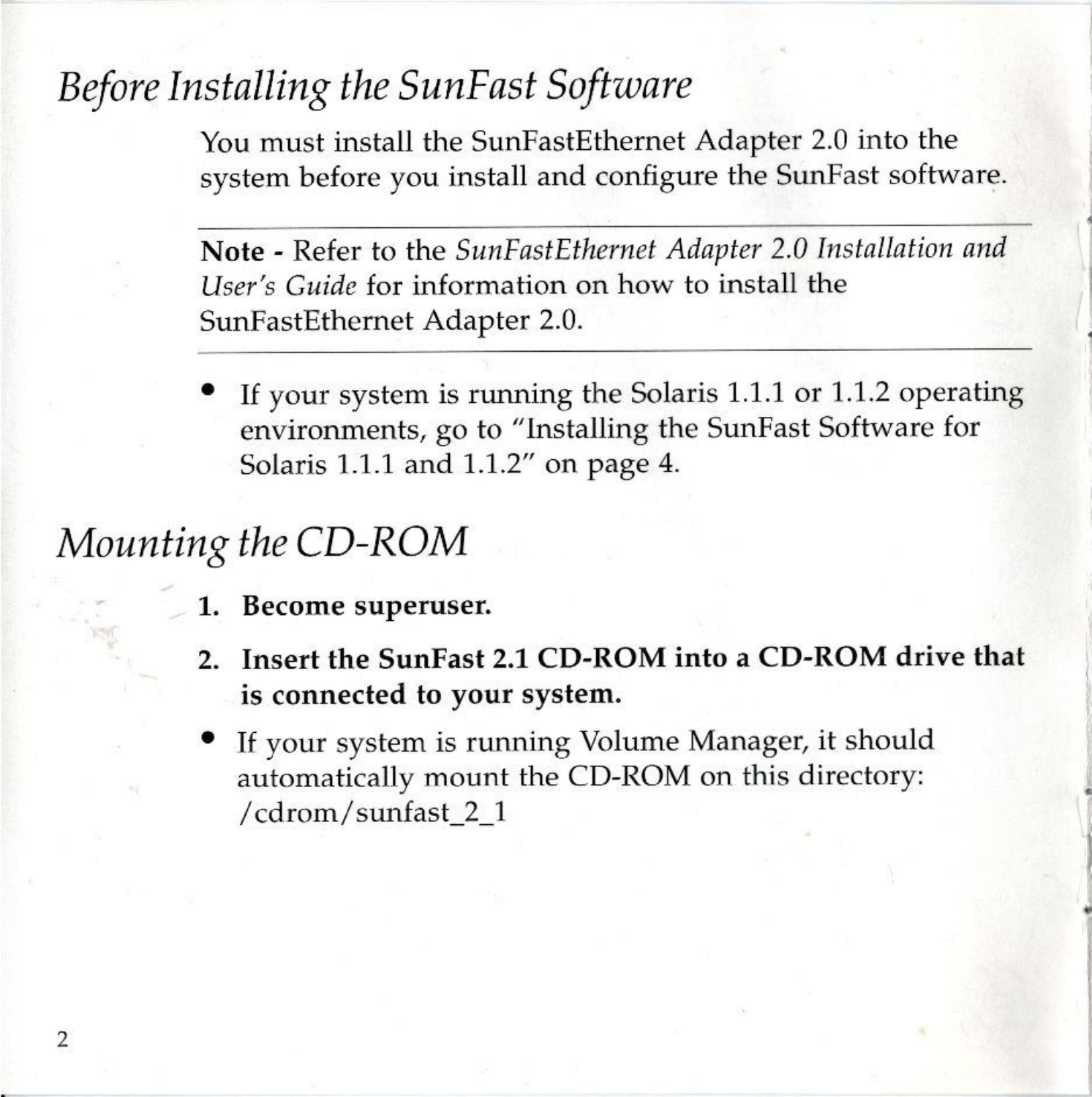If your system is not running Volume Manager, type the following to mount the CD-ROM:

# mkdir /cdrom # mount -F hsfs -o ro /dev/dsk/c0t6d0s2 /cdrom

## *Installing the SunFast Software for Solaris 2.x*

**1. Install the Solaris** 2.x **packages. In the examples below, replace** "2.x" **with your specific operating environment, as in sol\_2.3, sol\_2.4 or sol\_2.5.** 

•If your system is running Volume Manager, type:

# **/usr/sbin/pkgadd -d /cdrom/sunfast\_2\_1/so1\_ 2. x SUNWhmdl** \ **SUNWhmdlu** 

> •If your system is not running Volume Manager, and you have mounted the CD-ROM as described on page 2, type:

# **/usr/sbin/pkgadd -d /cdrom/so1\_2 . x SUNWhmdl SUNWhmdlu**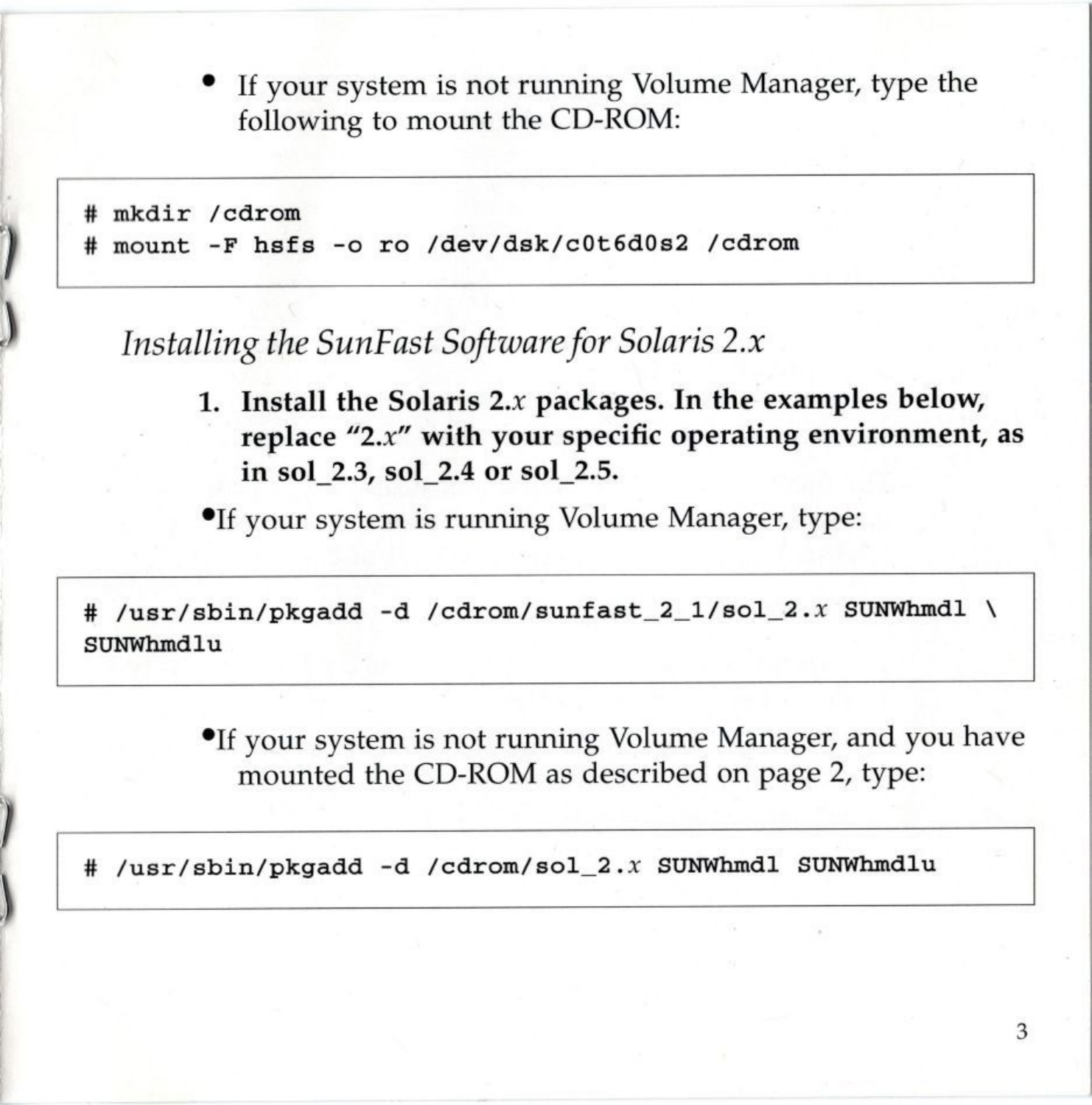2. After all the software from the SunFast 2.1 CD-ROM has been installed, unmount and eject the CD-ROM:

# cd / # **umount /cdrom**  # **eject cdrom** 

### **3. Reboot your system.**

### *Installing the SunFast Software for Solaris 1.1.1 and 1.1.2*

The SunFast 2.1 CD-ROM contains a script that provides for installation of the required software for systems running Solaris 1.1.1 or 1.1.2 (SunOS versions 4.l.3\_Ul and 4.1.4) .

1. Become superuser.

- **2. Insert the SunFast 2.1 CD-ROM into a CD-ROM drive that is connected to your system.**
- **3. For complete software installation instructions, refer to the**  *S1-1nFastEtJ1ernet Adapter* 2.0 *Installation and User's Guide*  **which accompanies this CD-ROM.**

•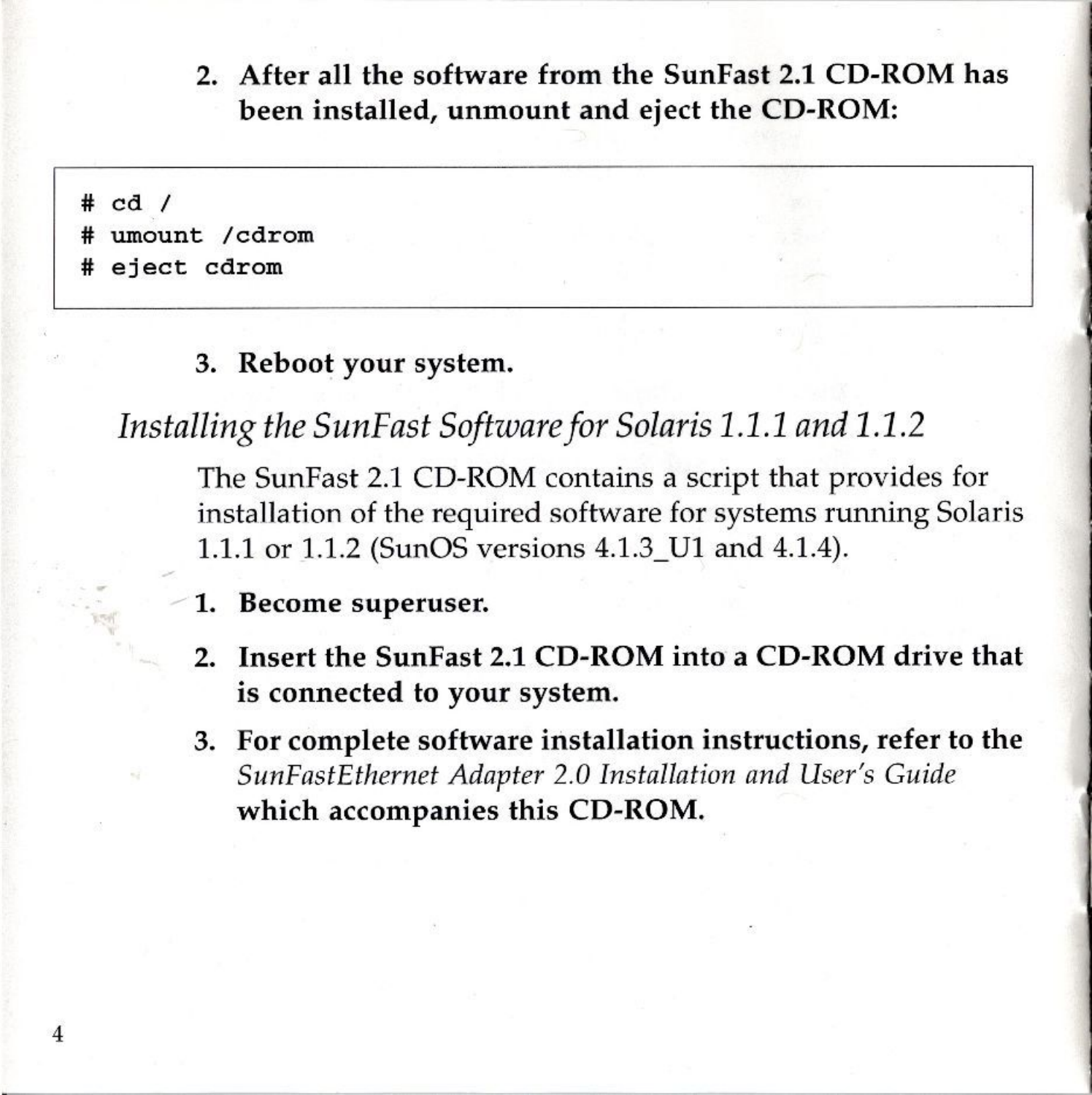Copyright 1996 Sun Microsystems, Inc., 2550 Garcia Avenue, Mountain View, Californie 94043-1100 U.S.A.

Tous droits réservés. Ce produit ou document est protégé par un copyright et distribué avec des licences qui en restreignent l'utilisation, la copie et la décompilation. Aucune partie de ce produit ou de sa documentation associée ne peut être reproduits sous aucune forme, par quelque moyen que ce soit sans l'autorisation préalable et écrite de Sun et de ses bailleurs de licence, s'il y en a.

Des parties de ce produit pourront être derivées du système UNIX® et du système Berkeley 4.3 BSD licencié par l'Université de Californie. UNIX est une marque enregistrée aux Etats-Unis et dans d'autres pays, et licenciée exclusivement par X/Open Company Ltd. Le logiciel détenu par des tiers, et qui comprend la technologie relative aux polices de caractères, est protégé par un copyright et licencié par des fournisseurs de Sun.

Sun, Sun Microsystems, le logo Sun, et Solaris, AnswerBook, Ultra sont des marques déposées ou enregistrées par Sun Microsystems, Inc. aux Etats-Unis et dans certains d'autres pays. Toutes les marques SPARC, utilisées sous license, sont des marques déposées ou enregistrées de SPARC International, Inc. aux États-Unis et dans d'autres pays. Les produits portant les marques SPARC sont basés sur une architecture développée par Sun Microsystems, Inc.

Les utilisateurs d'interfaces graphiques OPEN LOOK® et Sun™ ont été développés par Sun Microsystems, Inc. pour ses utilisateurs et licenciés. Sun reconnaît les efforts de pionniers de Xerox pour la recherche et le développement du concept des interfaces d'utilisation visuelle ou graphique pour l'industrie de l'informatique. Sun détient une licence non exclusive de Xerox sur l'interface d'utilisation graphique, cette licence couvrant aussi les licenciés de Sun qui mettent en place OPEN LOOK GUIs et qui en outre se conforment aux licences écrites de Sun.

Le système X Window est un produit du X Consortium, Inc.

CETTE PUBLICATION EST FOURNIE "EN L'ETAT" SANS GARANTIE D'AUCUNE SORTE, NI EXPRESSE NI IMPLICITE, Y COMPRIS, ET SANS QUE CETTE LISTE NE SOIT LIMITATIVE, DES GARANTIES CONCERNANT LA VALEUR MARCHANDE, L'APTITUDE DES PRODUITS A REPONDRE A UNE UTILISATION PARTICULIERE OU LE FAIT QU'ILS NE SOIENT PAS CONTREFAISANTS DE PRODUITS DE TIERS.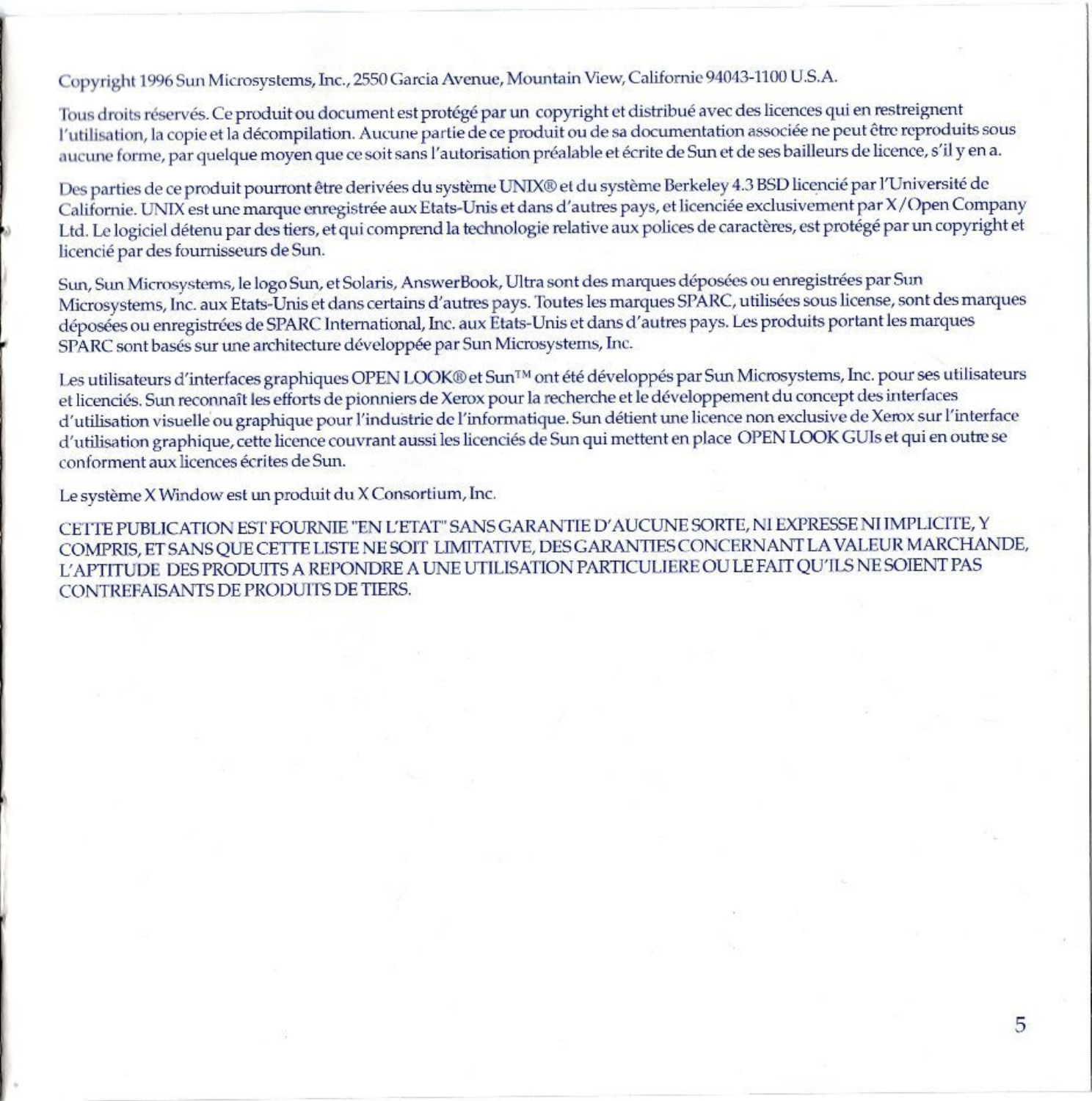Copyright 1996 Sun Microsystems, Inc. 2550 Garcia Avenue, Mountain View, California 94043-1100 U.S.A.

All rights reserved. This product or document is protected by copyright and distributed under licenses restricting its use, copying, distribution, and decompilation. No part of this product or document may be reproduced in any form by any means without prior written authorization of Sun and its licensors, if any.

Portions of this product may be derived from the UNIX® system and from the Berkeley 4.3 BSD system, licensed from the University of California. UNIX is a registered trademark in the United States and in other countries and is exclusively licensed by  $X/O$  pen Company Ltd. Third-party software, including font technology in this product, is protected by copyright and licensed from Sun's suppliers.

RESTRICTED RIGHTS LEGEND: Use, duplication, or disclosure by the government is subject to restrictions as set forth in subparagraph {c){l ){ii) of the Rights in Technical Data and Computer Software clause at DFARS 252.227-7013 and FAR 52.227-19.

Sun, Sun Microsystems, the Sun logo, AnswerBook, Ultra and Solaris are trademarks or registered trademarks of Sun Microsystems, Inc. in the United States and in other countries. All SPARC trademarks are used under license and are trademarks or registered trademarks of SPARC international, Inc. in the United States and in other countries. Products bearing SPARC trademarks are based upon an architecture developed by Sun Microsystems, Inc.

The OPEN LOOK<sup>®</sup> and Sun™ Graphical User Interfaces were developed by Sun Microsystems, Inc. for its users and licensees. Sun acknowledges the pioneering efforts of Xerox Corporation in researching and developing the concept of visual or graphical user interfaces for the computer industry. Sun holds a nonexclusive license from Xerox to the Xerox Graphical User Interface, which license also covers Sun's licensees who implement OPEN LOOK GUIs and otherwise comply with Sun's written license agreements.

X Window System is a trademark of X Consortium, Inc.

TH IS PUBLICATION JS PROVIDED" AS IS" WITHOUT WARRANTY OF ANY KIND, EITHER EXPRESS OR IMPLIED, INCLUDING, BUT NOT LIMITED TO, THE IMPLIED WARRANTIES OF MERCHANTABILITY, FITNESS FOR A PARTICULAR PURPOSE, OR NON-INFRINGEMENT.

•